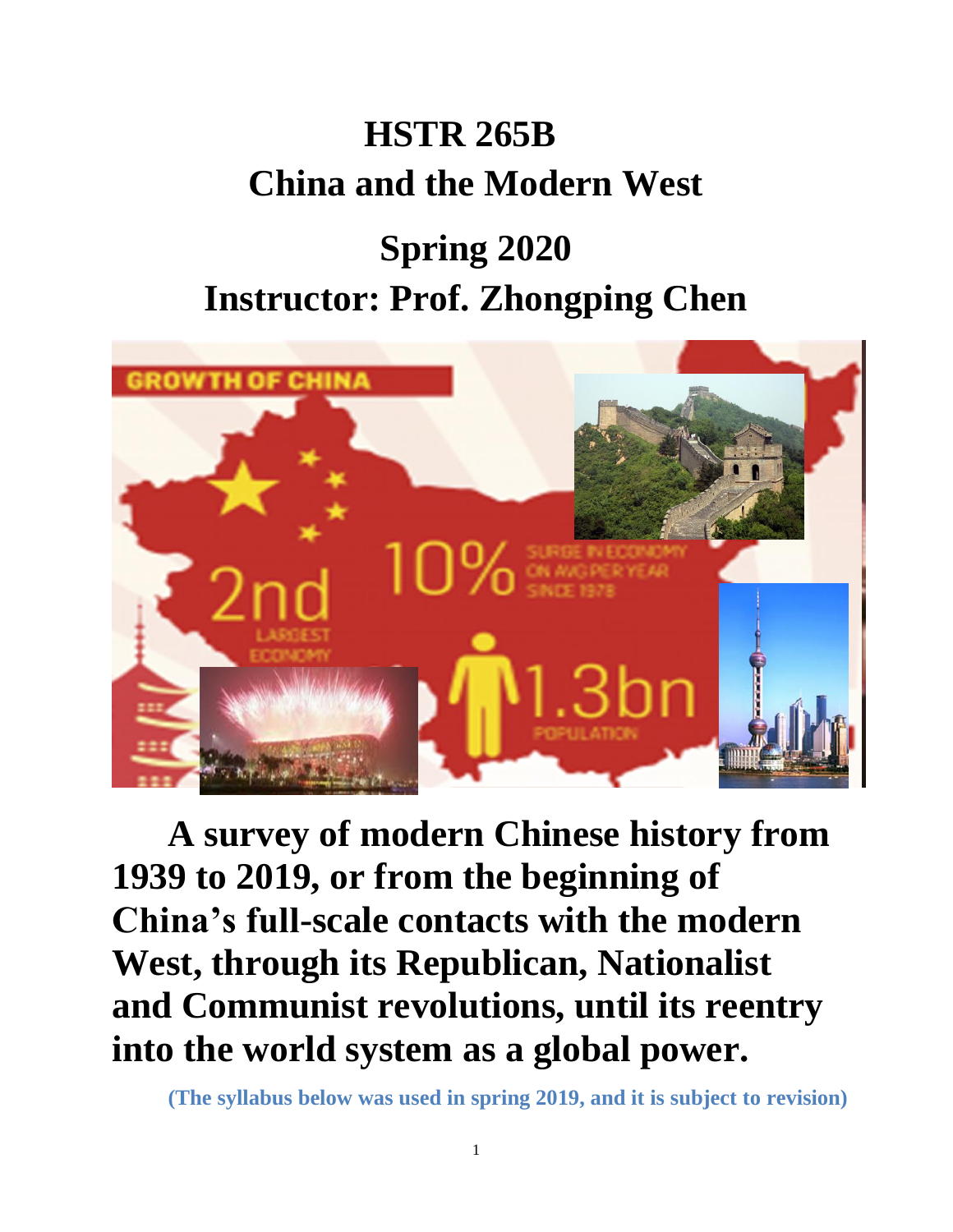### **UNIVERSITY OF VICTORIA DEPARTMENT OF HISTORY**

#### **Spring 2019**

#### **HSTR 265B A01 (CRN 21817) China and the Modern West**

| Instructor: | Zhongping Chen  | Class schedule: TWF $11:30$ A.M. $- 12:20$ P.M. |                                                    |
|-------------|-----------------|-------------------------------------------------|----------------------------------------------------|
| Office:     | Clearihue B-209 |                                                 | Office hours: Wed.1:30-2:30 P.M. or by appointment |
| Phone:      | 250-721-7404    | Email:                                          | zhchen@uvic.ca                                     |

#### Course Description:

This course surveys modern Chinese history from 1840 to 2018, or from the beginning of China's full-scale contacts with the modern West, through its Republican, Nationalist and Communist revolutions, until its reentry into the world system as a global power. The major purpose of this course is to develop students' knowledge and understanding of how modern China experienced historical changes yet retained cultural identities through its interactions with the West. The course will basically follow the chronological development of Chinese history in 1840-2018. However, thematic lectures, group discussions and class presentations will lead students into exploration of critical issues in China's contacts with the modern West, such as the evolution of Chinese nationalism and communism, as well as the Chinese versions of key global values like feminism, democracy, and human rights.

Required Texts:

Fairbank, John King, and Merle Goldman. *China: A New History*. Cambridge, MA: The Belknap Press of Harvard University Press, 2006.

Ebrey, Patricia Buckley. *Chinese Civilization: A Sourcebook*. New York: The Free Press, 1993.

#### Evaluation and requirements:

The final grade will be made up as follows: class participation, 10%; an essay (see instruction on page 4), 20%; a take-home midterm exam, 30%; and a final exam, 40%. Students should attend class steadily, and complete the required readings as scheduled. The midterm and final exams will test students mainly with interpretative questions. For other requirements, see *Instructions for Discussions, Presentations and Essays* at the end of the syllabus.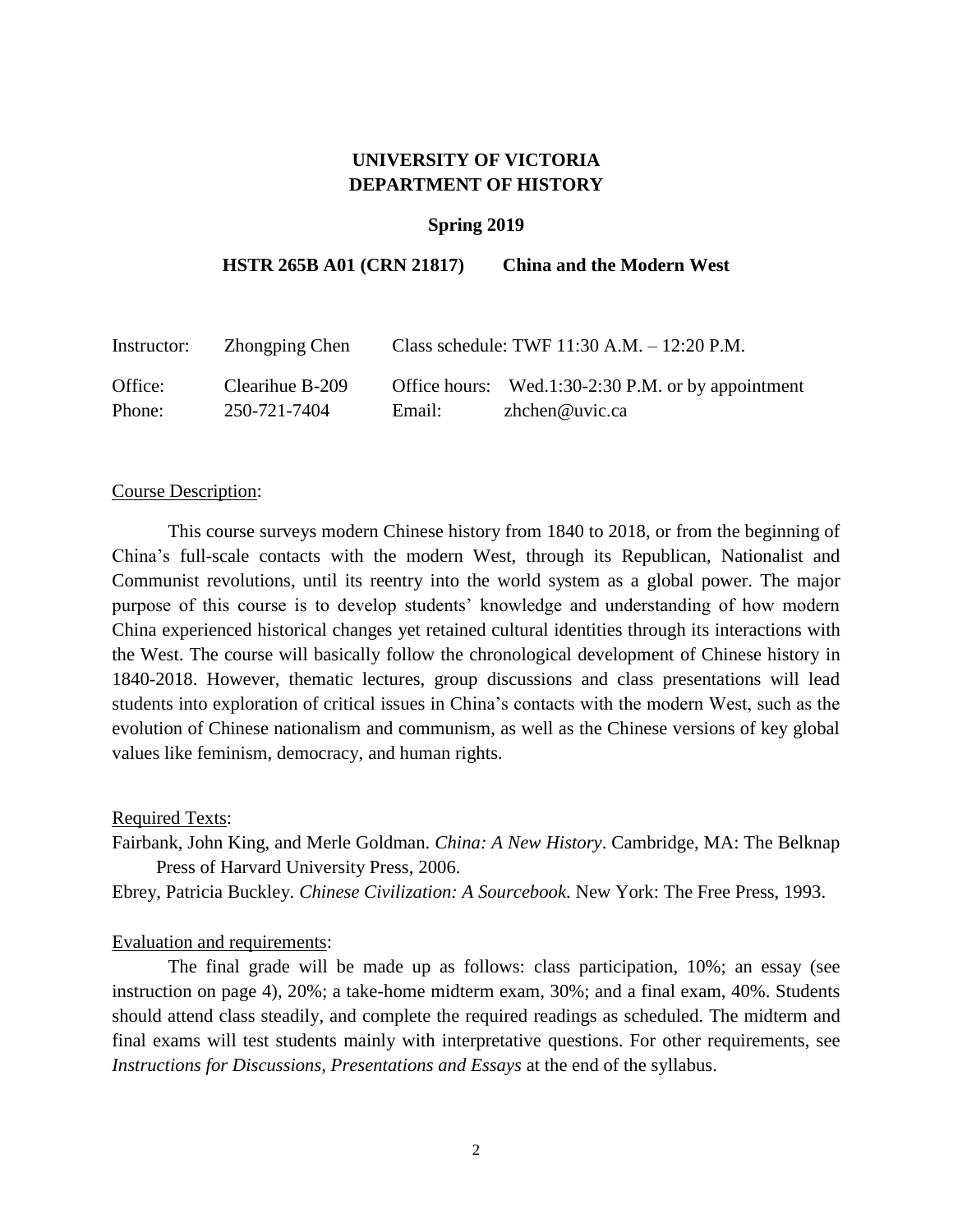## **Schedule of Lectures and Readings**

| Week 1 (Jan. $8/9/11$ )           | <b>Cultural Clash and Conversion</b>                                                  |
|-----------------------------------|---------------------------------------------------------------------------------------|
|                                   | Course orientation                                                                    |
|                                   | Land, people, and culture                                                             |
|                                   | The Opium Wars and treaty system                                                      |
|                                   | REQUIRED READINGS: Fairbank and Goldman, China, 1-25, 198-205; Ebrey, Chinese         |
| Civilization, sections 68-69, 72. |                                                                                       |
| Week 2 (Jan. $15/16/18$ )         | <b>China's Early Modernization (Westernization?)</b>                                  |
|                                   | The Taiping revolt and Christianity                                                   |
|                                   | The Self-strengthening Movement                                                       |
|                                   | The 1898 Reform and Boxer uprising                                                    |
| sections 70-71, 73.               | REQUIRED READINGS: Fairbank and Goldman, China, 206-34; Ebrey, Chinese Civilization,  |
| Week 3 (Jan. 22/23/25)            | <b>The Republican Revolution</b>                                                      |
|                                   | Elite reformers and revolutionaries                                                   |
|                                   | The New Policy and constitutional reform                                              |
|                                   | The 1911 Revolution and Asia's first republic                                         |
| sections 74-75, 79.               | REQUIRED READINGS: Fairbank and Goldman, China, 235-53; Ebrey, Chinese Civilization,  |
| Week 4 (Jan. 29/30/Feb. 1)        | <b>WWI</b> and Chinese Intellectuals                                                  |
|                                   | World War I and new Western influence                                                 |
|                                   | <b>Discussion:</b> Chinese Views on the West                                          |
|                                   | The May 4 <sup>th</sup> Movement vs. Westernization                                   |
| sections 76-77, 82.               | REQUIRED READINGS: Fairbank and Goldman, China, 255-75; Ebrey, Chinese Civilization,  |
| Week 5 (Feb. 5/6/8)               | <b>The Nationalist Revolution</b>                                                     |
|                                   | The Nationalist Revolution and Soviet impacts                                         |
|                                   | The Nationalist Government and foreign powers                                         |
|                                   | Film: Salisbury's Report on China: Part 1                                             |
| sections 80-81.                   | REQUIRED READINGS: Fairbank and Goldman, China, 275-301; Ebrey, Chinese Civilization, |
| Week 6 (Feb. $12/13/15$ )         | <b>The Communist Revolution</b>                                                       |
|                                   | Mao's communism and the Long March                                                    |

**Midterm Examination**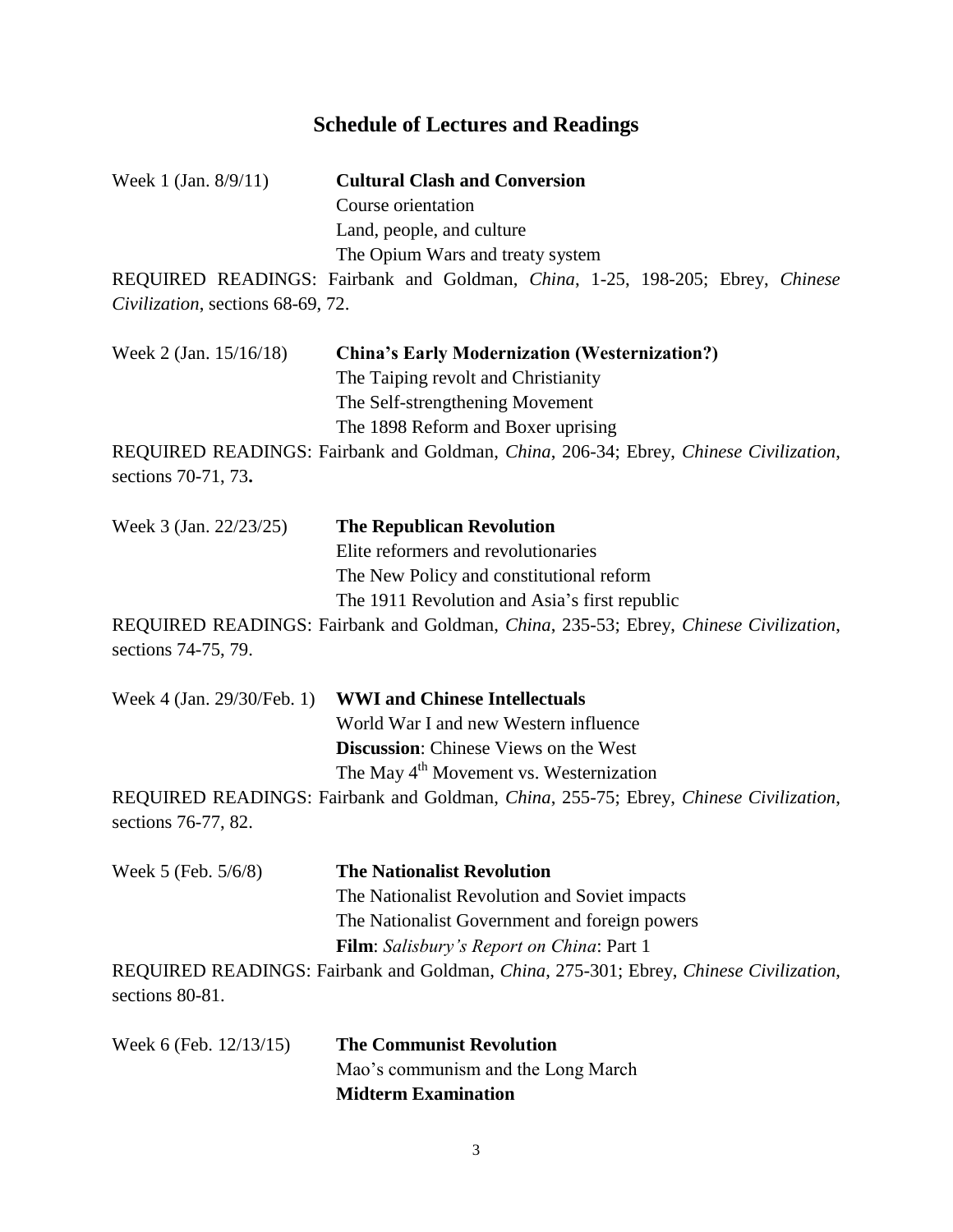World War II and communist revival REQUIRED READINGS: Fairbank and Goldman, *China*, 301-326; Ebrey, *Chinese Civilization*, sections 78, 83.

Week 7 (Feb. 18-22) **Reading Break** Week 8 (Feb. 26/27/Mar. 1) **The Pacific War and Civil War** The Pacific War, Civil War and CCP's Victory **Discussion**: Westernized views on China **Film**: *Salisbury's Report on China*: Part 2 REQUIRED READINGS: Fairbank and Goldman, *China*, 326-39; Ebrey, *Chinese Civilization*, sections 84-85. Week 9 (Mar. 5/6/8) **China and the Cold War**  The founding of the communist state **4 group leaders' presentations**: Discussions on Jan. 30 & Feb. 27 China, the Korean War, and the Cold War REQUIRED READINGS: Fairbank and Goldman, *China*, 343-64; Ebrey, *Chinese Civilization*, sections 86-88. Week 10 (Mar. 12/13/15) **Mao's Continuous Revolution**  Mass campaigns and the Cultural Revolution **Discussion**: Communist views on China Sino-Soviet and Sino-West relations REQUIRED READINGS: Fairbank and Goldman, *China*, 365-405; Ebrey, *Chinese Civilization*, sections 89-94. Week 11 (Mar. 19/20/22) **China's Turn to Reforms**  China's economic and political reforms **Discussion**: Globalized views on China Between four and five modernizations REQUIRED READING: Fairbank and Goldman, *China*, 406-29; Ebrey, *Chinese Civilization*, sections 95-99. Week 12 (Mar. 26/27/29) **China's Rise as a Global Power Film**: *Salisbury's Report on China*: Part 3 China at the turn of the century **4 group leaders' presentations**: Discussions on Mar. 13 & 20 REQUIRED READINGS: Fairbank and Goldman, *China*, 429-51, 457-60; Ebrey, *Chinese Civilization*, section 100.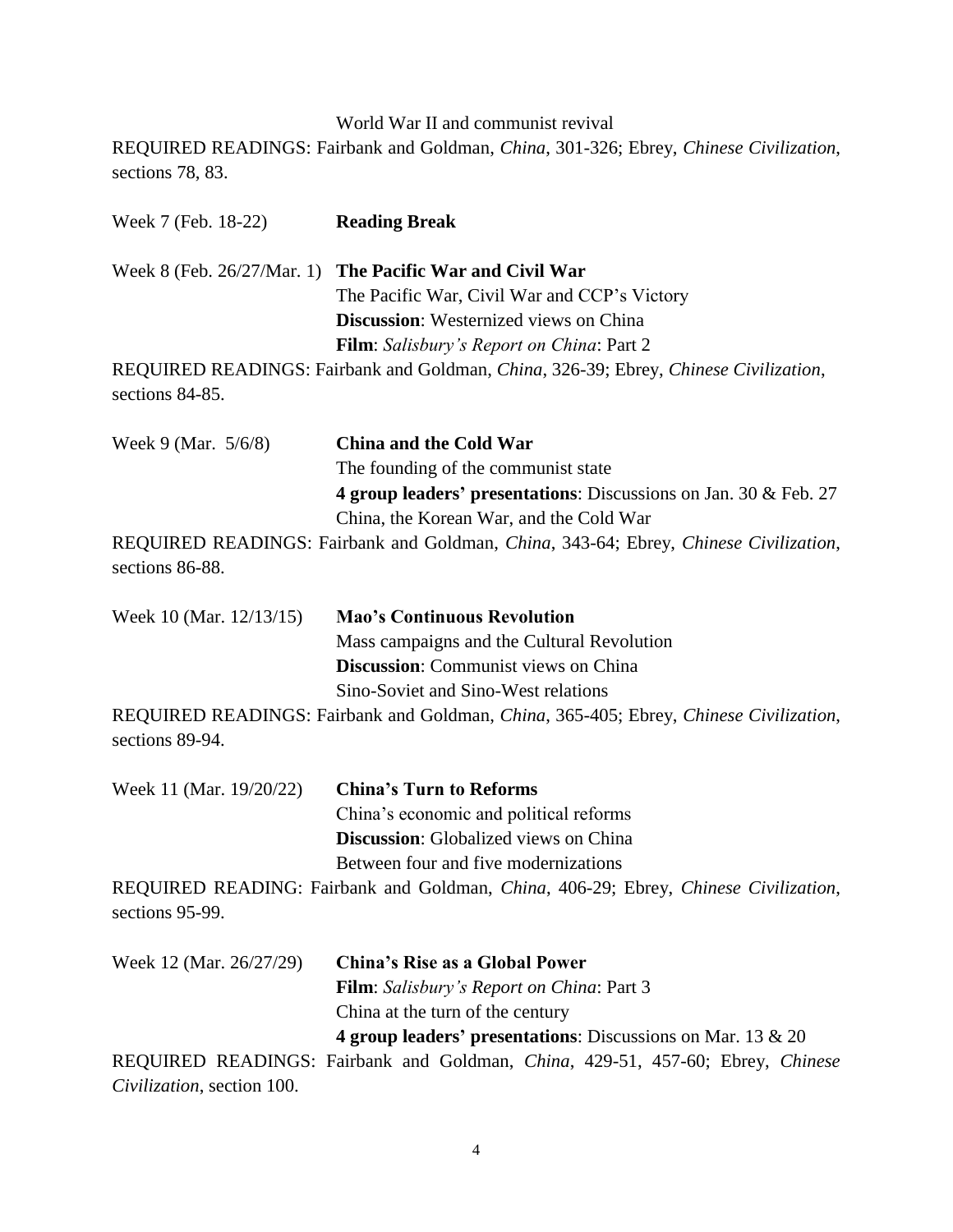### Week 13 (Apr. 2/3/5) **Modern China in a Global Context** Taiwan, Hong Kong, and "Greater China" Chinese and Asian modernization (Westernization?) **Review and Reflection** REQUIRED READING: Fairbank and Goldman, *China*, 339-41, 460-69.

Term paper is due on Apr. 2, 2019 **Online course evaluation** at**:** https://ces.uvic.ca/Blue/

#### **Final Examination**

Second-term examinations begin on April  $8<sup>th</sup>$  and end on April  $27<sup>th</sup>$ , 2019. Instructors do not control the exam schedule. The University calendar states (p.49): "Students should wait until the final examination timetable is posted before making travel or work plans." Please check the examination timetable at: http://www.uvic.ca/current-students/home/academics/examinations/timetable.php

#### **Instructions for Discussions, Presentations, and Essays**

In the following class exercises, students will form four groups for discussions on Jan. 30 and Feb. 27, and for the subsequent presentations on Mar. 6. By Feb. 27, each group must elect a leader for a 7-minute presentation on Mar. 6. By the time of presentation, the group leader should submit two pages of lecture text about his or her presentation (in essay format; typed double-spaced; notes and bibliography on an additional page). This student will be excused from writing the term paper and receive **2 bonus marks** and the marks for a term paper (maximum 20% of final grade) based on the presentation and the lecture text. All students in the same group will receive a collective mark from their leader's presentation as part of their marks for class participation (maximum 2.5 marks from each presentation).

Students will form *four different* groups for discussions on Mar. 13 and 20, and elect group leaders by Mar. 20 for presentations on Mar. 29, as in the first round of discussions and presentations. A student can make a presentation only once in the whole semester.

Students can choose **any one** of the following discussion topics or additional topics for a term paper, which should be of approximately 5 pages in length (typed double-spaced). It must cite sources from the two main textbooks and from at least two additional academic publications (internet sources must be publications of an academic nature). For relevant sources, see the website of "History of China" (http://libguides.uvic.ca/c.php?g=256633&p=1944173). For the paper's academic style, refer to [UVic] Department of History's "History Essay Style Guide" (https://www.uvic.ca/humanities/history/assets/docs/styleguide.pdf). The marks for the term paper will be based on the coherency of arguments, the adequacy of sources, the quality of analysis, and the correctness of writing and academic style.